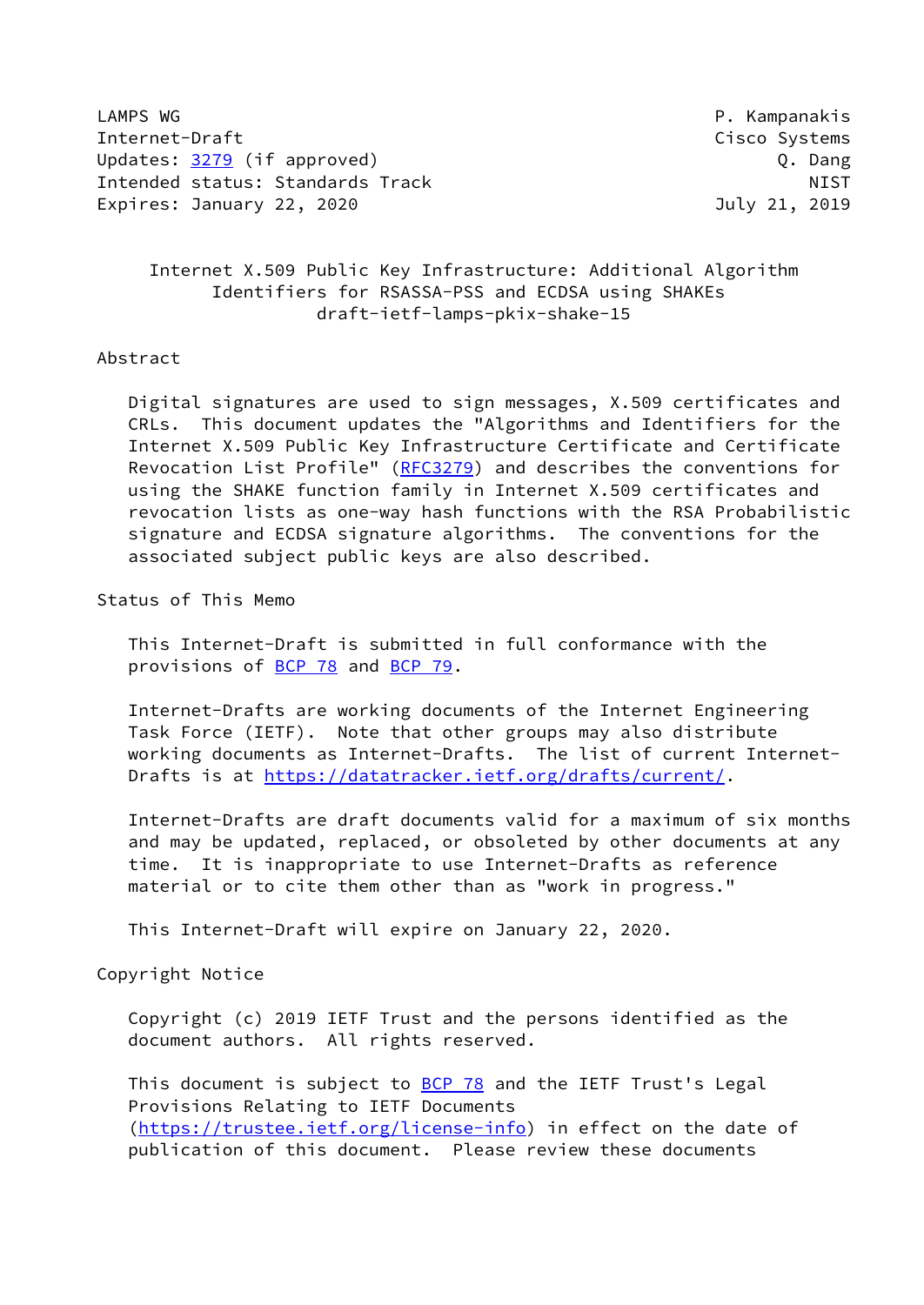<span id="page-1-1"></span>

| SHAKE identifiers in X.509<br>Internet-Draft |  | July 2019 |
|----------------------------------------------|--|-----------|
|----------------------------------------------|--|-----------|

 carefully, as they describe your rights and restrictions with respect to this document. Code Components extracted from this document must include Simplified BSD License text as described in Section 4.e of the Trust Legal Provisions and are provided without warranty as described in the Simplified BSD License.

Table of Contents

| Change Log $\ldots$ $\ldots$ $\ldots$ $\ldots$ $\ldots$ $\ldots$ $\ldots$ $\ldots$ $\ldots$ $\ldots$ | $\overline{\phantom{0}}$ 2 |
|------------------------------------------------------------------------------------------------------|----------------------------|
| 2.                                                                                                   | $\overline{5}$             |
| 3.                                                                                                   | $\overline{5}$             |
| 4.                                                                                                   | $\overline{5}$             |
|                                                                                                      | 6                          |
|                                                                                                      | 6                          |
| 5.1.1. RSASSA-PSS Signatures                                                                         | $\overline{1}$             |
| 5.1.2. ECDSA Signatures                                                                              | 8                          |
|                                                                                                      | 9                          |
| 6.                                                                                                   |                            |
| 7.                                                                                                   | 10                         |
| 8.                                                                                                   | 10                         |
| 9.                                                                                                   | 11                         |
| Normative References<br>9.1.                                                                         | 11                         |
| 9.2. Informative References                                                                          | 12                         |
|                                                                                                      |                            |
| Authors' Addresses                                                                                   | $\frac{17}{2}$             |
|                                                                                                      |                            |

### <span id="page-1-0"></span> $1.$  $1.$  Change Log

[ EDNOTE: Remove this section before publication. ]

- o [draft-ietf-lamps-pkix-shake-15](https://datatracker.ietf.org/doc/pdf/draft-ietf-lamps-pkix-shake-15):
	- \* Minor editorial nits.
- o [draft-ietf-lamps-pkix-shake-14](https://datatracker.ietf.org/doc/pdf/draft-ietf-lamps-pkix-shake-14):
	- \* Fixing error with incorrect preimage resistance bits for SHA128 and SHA256.
- o [draft-ietf-lamps-pkix-shake-13](https://datatracker.ietf.org/doc/pdf/draft-ietf-lamps-pkix-shake-13):
	- \* Addressing one applicable comment from Dan M. about sec levels while in secdir review of [draft-ietf-lamps-cms-shakes](https://datatracker.ietf.org/doc/pdf/draft-ietf-lamps-cms-shakes).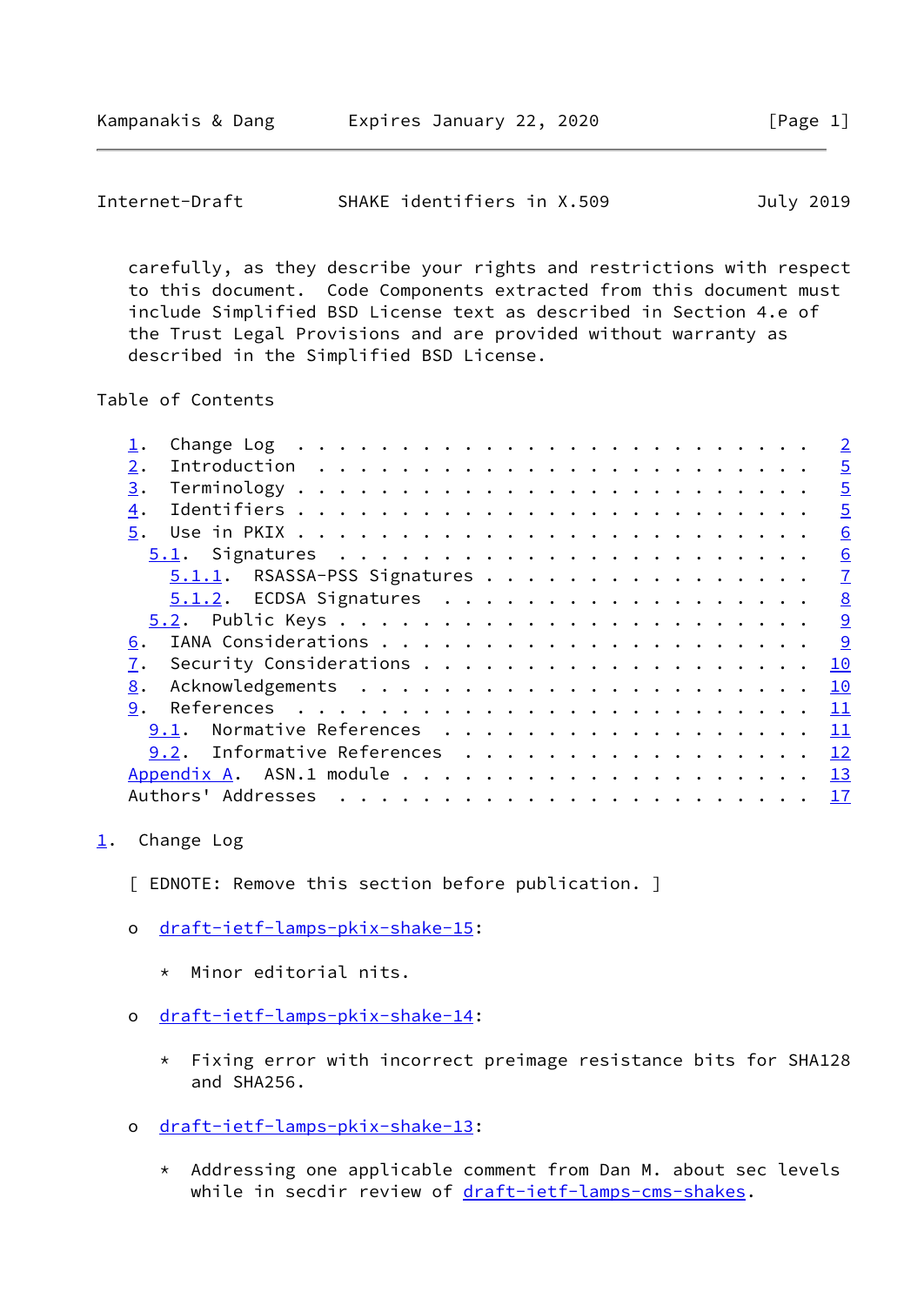- \* Addressing comment from Scott B.'s opsdir review about references in the abstract.
- o [draft-ietf-lamps-pkix-shake-12](https://datatracker.ietf.org/doc/pdf/draft-ietf-lamps-pkix-shake-12):

| Kampanakis & Dang | Expires January 22, 2020 | [Page 2] |
|-------------------|--------------------------|----------|
|                   |                          |          |

- \* Nits identified by Roman, Eric V. Ben K., Barry L. in ballot position review.
- o [draft-ietf-lamps-pkix-shake-11](https://datatracker.ietf.org/doc/pdf/draft-ietf-lamps-pkix-shake-11):
	- \* Nits identified by Roman in AD Review.
- o [draft-ietf-lamps-pkix-shake-10](https://datatracker.ietf.org/doc/pdf/draft-ietf-lamps-pkix-shake-10):
	- \* Updated IANA considerations section to request for OID assignments.
- o [draft-ietf-lamps-pkix-shake-09](https://datatracker.ietf.org/doc/pdf/draft-ietf-lamps-pkix-shake-09):
	- \* Fixed minor text nits.
	- \* Added text name allocation for SHAKEs in IANA considerations.
	- \* Updates in Sec Considerations section.
- o [draft-ietf-lamps-pkix-shake-08](https://datatracker.ietf.org/doc/pdf/draft-ietf-lamps-pkix-shake-08):
	- \* Small nits from Russ while in WGLC.
- o [draft-ietf-lamps-pkix-shake-07](https://datatracker.ietf.org/doc/pdf/draft-ietf-lamps-pkix-shake-07):
	- \* Incorporated Eric's suggestion from WGLC.
- o [draft-ietf-lamps-pkix-shake-06](https://datatracker.ietf.org/doc/pdf/draft-ietf-lamps-pkix-shake-06):
	- \* Added informative references.
	- \* Updated ASN.1 so it compiles.
	- \* Updated IANA considerations.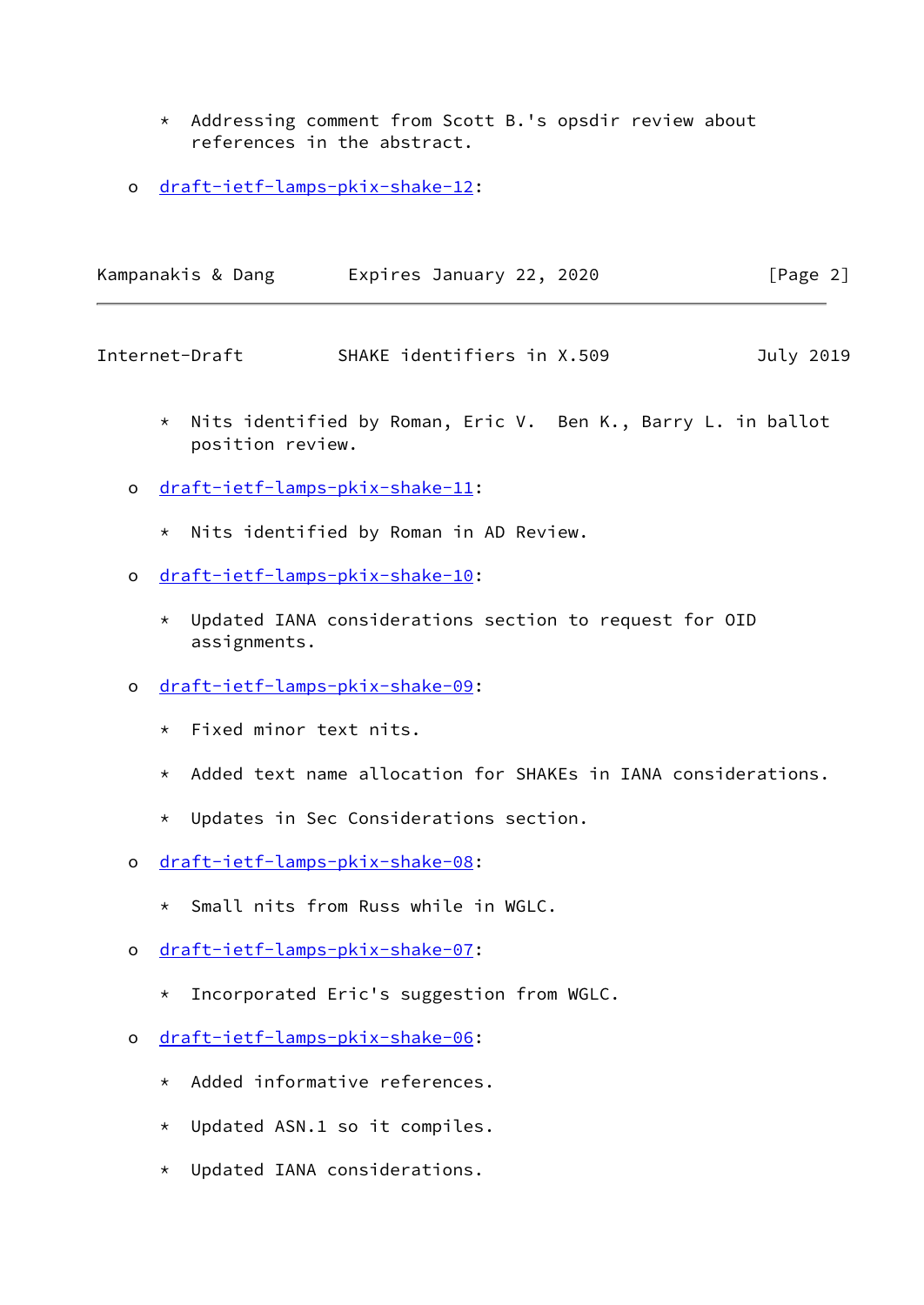- o [draft-ietf-lamps-pkix-shake-05](https://datatracker.ietf.org/doc/pdf/draft-ietf-lamps-pkix-shake-05):
	- \* Added [RFC8174](https://datatracker.ietf.org/doc/pdf/rfc8174) reference and text.
	- \* Explicitly explained why RSASSA-PSS-params are omitted in [section 5.1.1.](#page-7-0)
	- \* Simplified Public Keys section by removing redundant info from RFCs.
- o [draft-ietf-lamps-pkix-shake-04](https://datatracker.ietf.org/doc/pdf/draft-ietf-lamps-pkix-shake-04):

| Kampanakis & Dang | Expires January 22, 2020 |  | [Page 3] |
|-------------------|--------------------------|--|----------|
|-------------------|--------------------------|--|----------|

- \* Removed paragraph suggesting KMAC to be used in generating k in Deterministic ECDSA. That should be [RFC6979](https://datatracker.ietf.org/doc/pdf/rfc6979)-bis.
- \* Removed paragraph from Security Considerations that talks about randomness of k because we are using deterministic ECDSA.
- \* Various ASN.1 fixes.
- \* Text fixes.
- o [draft-ietf-lamps-pkix-shake-03](https://datatracker.ietf.org/doc/pdf/draft-ietf-lamps-pkix-shake-03):
	- \* Updates based on suggestions and clarifications by Jim.
	- \* Added ASN.1.
- o [draft-ietf-lamps-pkix-shake-02](https://datatracker.ietf.org/doc/pdf/draft-ietf-lamps-pkix-shake-02):
	- \* Significant reorganization of the sections to simplify the introduction, the new OIDs and their use in PKIX.
	- \* Added new OIDs for RSASSA-PSS that hardcode hash, salt and MGF, according the WG consensus.
	- \* Updated Public Key section to use the new RSASSA-PSS OIDs and clarify the algorithm identifier usage.
	- \* Removed the no longer used SHAKE OIDs from section 3.1.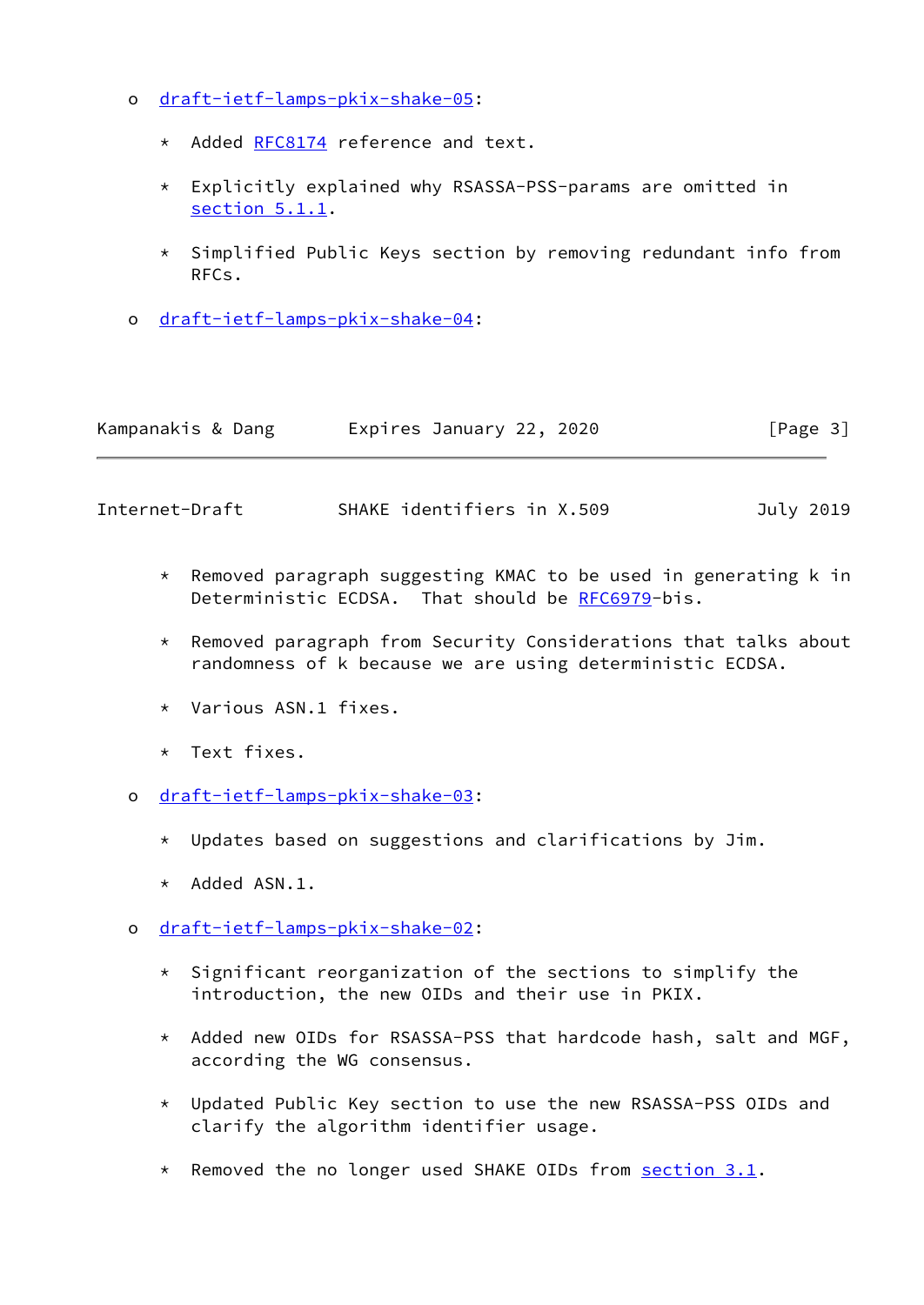- \* Consolidated subsection for message digest algorithms.
- \* Text fixes.
- o [draft-ietf-lamps-pkix-shake-01](https://datatracker.ietf.org/doc/pdf/draft-ietf-lamps-pkix-shake-01):
	- \* Changed titles and section names.
	- \* Removed DSA after WG discussions.
	- \* Updated shake OID names and parameters, added MGF1 section.
	- \* Updated RSASSA-PSS section.
	- \* Added Public key algorithm OIDs.
	- \* Populated Introduction and IANA sections.
- o [draft-ietf-lamps-pkix-shake-00](https://datatracker.ietf.org/doc/pdf/draft-ietf-lamps-pkix-shake-00):

| Kampanakis & Dang | Expires January 22, 2020 | [Page 4] |
|-------------------|--------------------------|----------|
|-------------------|--------------------------|----------|

<span id="page-4-1"></span>

| Internet-Draft | SHAKE identifiers in X.509 | July 2019 |  |
|----------------|----------------------------|-----------|--|
|                |                            |           |  |

- \* Initial version
- <span id="page-4-0"></span>[2](#page-4-0). Introduction

 [RFC3279] defines cryptographic algorithm identifiers for the Internet X.509 Certificate and Certificate Revocation Lists (CRL) profile [\[RFC5280](https://datatracker.ietf.org/doc/pdf/rfc5280)]. This document updates [RFC3279](https://datatracker.ietf.org/doc/pdf/rfc3279) and defines identifiers for several cryptographic algorithms that use variable length output SHAKE functions introduced in [\[SHA3](#page-12-2)] which can be used with .

 In the SHA-3 family, two extendable-output functions (SHAKEs), SHAKE128 and SHAKE256, are defined. Four other hash function instances, SHA3-224, SHA3-256, SHA3-384, and SHA3-512, are also defined but are out of scope for this document. A SHAKE is a variable length hash function defined as SHAKE(M, d) where the output is a d-bits-long digest of message M. The corresponding collision and second-preimage-resistance strengths for SHAKE128 are  $min(d/2, 128)$  and  $min(d, 128)$  bits, respectively (Appendix A.1 [\[SHA3](#page-12-2)]). And the corresponding collision and second-preimage-resistance strengths for SHAKE256 are min(d/2,256) and min(d,256) bits, respectively.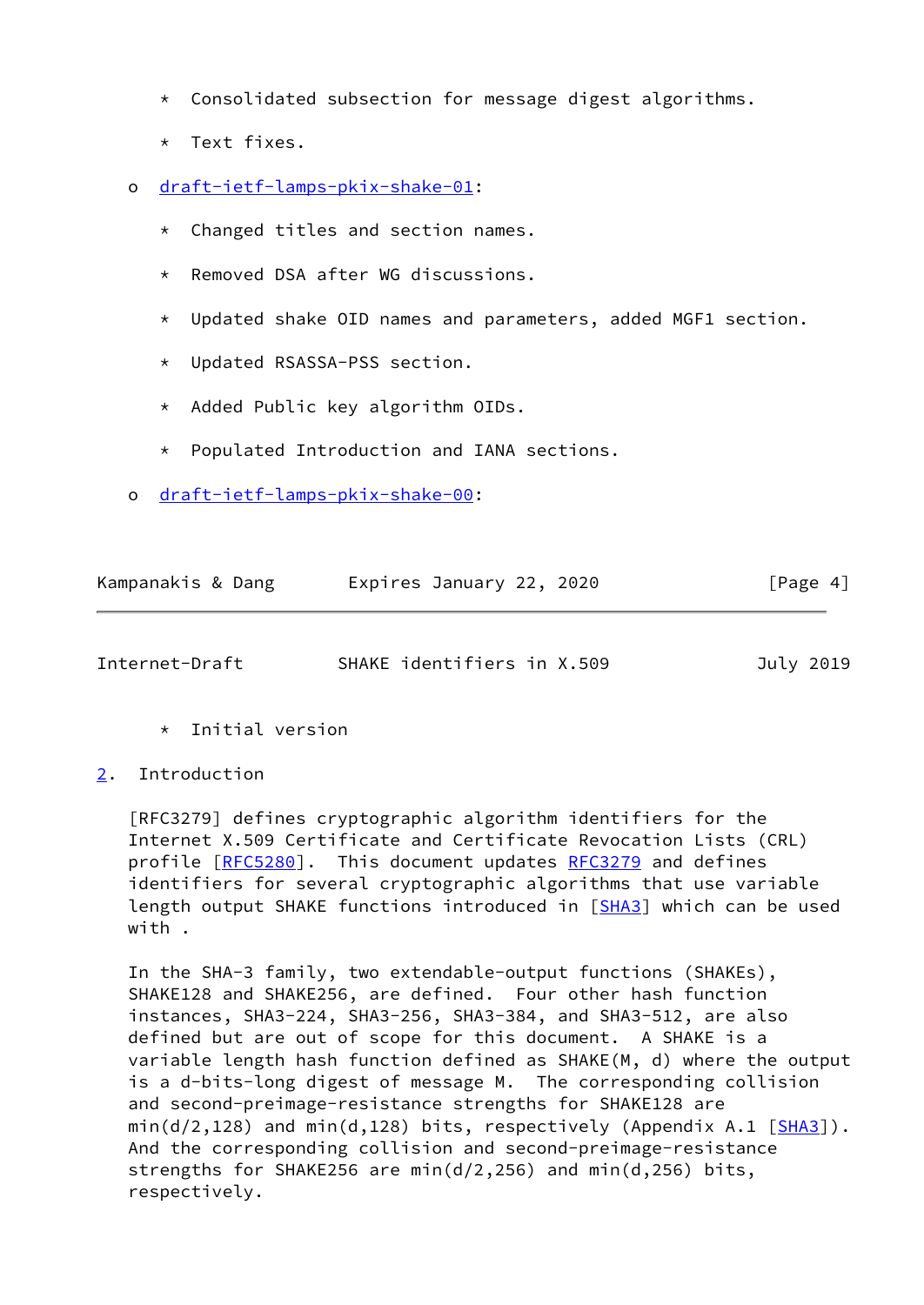A SHAKE can be used as the message digest function (to hash the message to be signed) in RSASSA-PSS [\[RFC8017](https://datatracker.ietf.org/doc/pdf/rfc8017)] and ECDSA [\[X9.62](#page-13-2)] and as the hash in the mask generation function (MGF) in RSASSA-PSS.

<span id="page-5-0"></span>[3](#page-5-0). Terminology

 The key words "MUST", "MUST NOT", "REQUIRED", "SHALL", "SHALL NOT", "SHOULD", "SHOULD NOT", "RECOMMENDED", "NOT RECOMMENDED", "MAY", and "OPTIONAL" in this document are to be interpreted as described in [BCP](https://datatracker.ietf.org/doc/pdf/bcp14) [14](https://datatracker.ietf.org/doc/pdf/bcp14) [[RFC2119\]](https://datatracker.ietf.org/doc/pdf/rfc2119) [\[RFC8174](https://datatracker.ietf.org/doc/pdf/rfc8174)] when, and only when, they appear in all capitals, as shown here.

<span id="page-5-1"></span>[4](#page-5-1). Identifiers

 This section defines four new object identifiers (OIDs), for RSASSA- PSS and ECDSA with each of SHAKE128 and SHAKE256. The same algorithm identifiers can be used for identifying a public key in RSASSA-PSS.

The new identifiers for RSASSA-PSS signatures using SHAKEs are below.

<span id="page-5-2"></span>

| Kampanakis & Dang | Expires January 22, 2020                                                                                                                                          | [Page 5]  |
|-------------------|-------------------------------------------------------------------------------------------------------------------------------------------------------------------|-----------|
| Internet-Draft    | SHAKE identifiers in X.509                                                                                                                                        | July 2019 |
|                   | $id-RSASSA-PSS-SHAKE128$ OBJECT IDENTIFIER ::= { $iso(1)$<br>identified-organization(3) dod(6) internet(1)<br>$security(5)$ mechanisms(5) $pkix(7)$ algorithms(6) |           |

 id-RSASSA-PSS-SHAKE256 OBJECT IDENTIFIER ::= { iso(1) identified-organization(3) dod(6) internet(1) security(5) mechanisms(5) pkix(7) algorithms(6) TBD2 }

TBD1 }

 The new algorithm identifiers of ECDSA signatures using SHAKEs are below.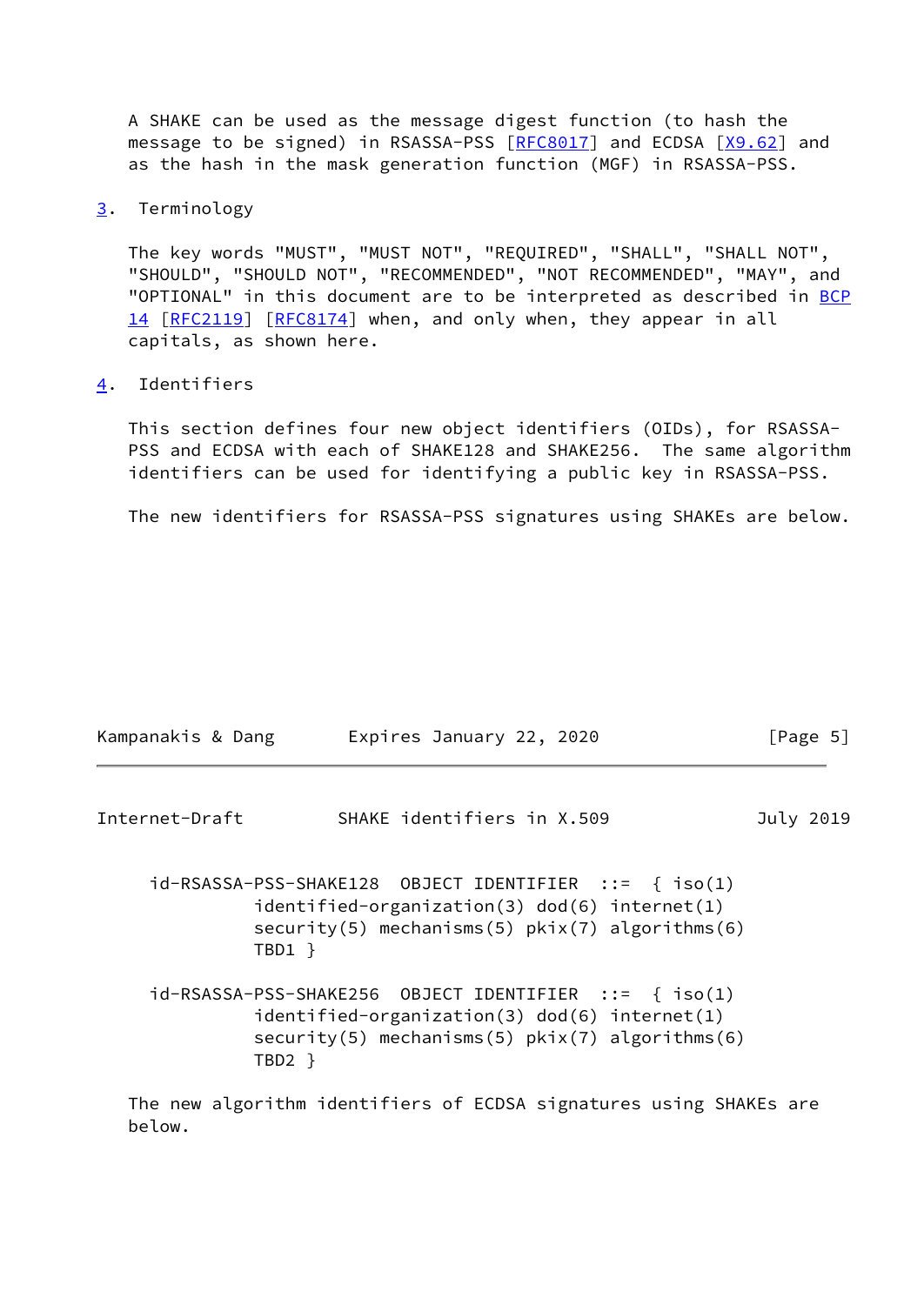id-ecdsa-with-shake128 OBJECT IDENTIFIER ::= { iso(1) identified-organization(3) dod(6) internet(1) security(5) mechanisms(5)  $pkix(7)$  algorithms(6) TBD3 }

 id-ecdsa-with-shake256 OBJECT IDENTIFIER ::= { iso(1) identified-organization(3) dod(6) internet(1) security(5) mechanisms(5) pkix(7) algorithms(6) TBD4 }

 The parameters for the four identifiers above MUST be absent. That is, the identifier SHALL be a SEQUENCE of one component, the OID.

[Section 5.1.1](#page-7-0) and [Section 5.1.2](#page-8-0) specify the required output length for each use of SHAKE128 or SHAKE256 in RSASSA-PSS and ECDSA. In summary, when hashing messages to be signed, output lengths of SHAKE128 and SHAKE256 are 256 and 512 bits respectively. When the SHAKEs are used as mask generation functions RSASSA-PSS, their output length is  $(8 \times \text{ceil}((n-1)/8) - 264)$  or  $(8 \times \text{ceil}((n-1)/8) - 520)$  bits, respectively, where n is the RSA modulus size in bits.

<span id="page-6-0"></span>[5](#page-6-0). Use in PKIX

### <span id="page-6-1"></span>[5.1](#page-6-1). Signatures

 Signatures are used in a number of different ASN.1 structures. As shown in the ASN.1 representation from [\[RFC5280](https://datatracker.ietf.org/doc/pdf/rfc5280)] below, in an X.509 certificate, a signature is encoded with an algorithm identifier in the signatureAlgorithm attribute and a signatureValue attribute that contains the actual signature.

<span id="page-6-2"></span>

| Kampanakis & Dang                                                                    | Expires January 22, 2020                                | [Page 6]  |
|--------------------------------------------------------------------------------------|---------------------------------------------------------|-----------|
| Internet-Draft                                                                       | SHAKE identifiers in X.509                              | July 2019 |
| Certificate ::= SEQUENCE {<br>tbsCertificate<br>signatureAlgorithm<br>signatureValue | TBSCertificate,<br>AlgorithmIdentifier,<br>BIT STRING   |           |
|                                                                                      | The identifiers defined in Section 4 can be used as the |           |

 AlgorithmIdentifier in the signatureAlgorithm field in the sequence Certificate and the signature field in the sequence TBSCertificate in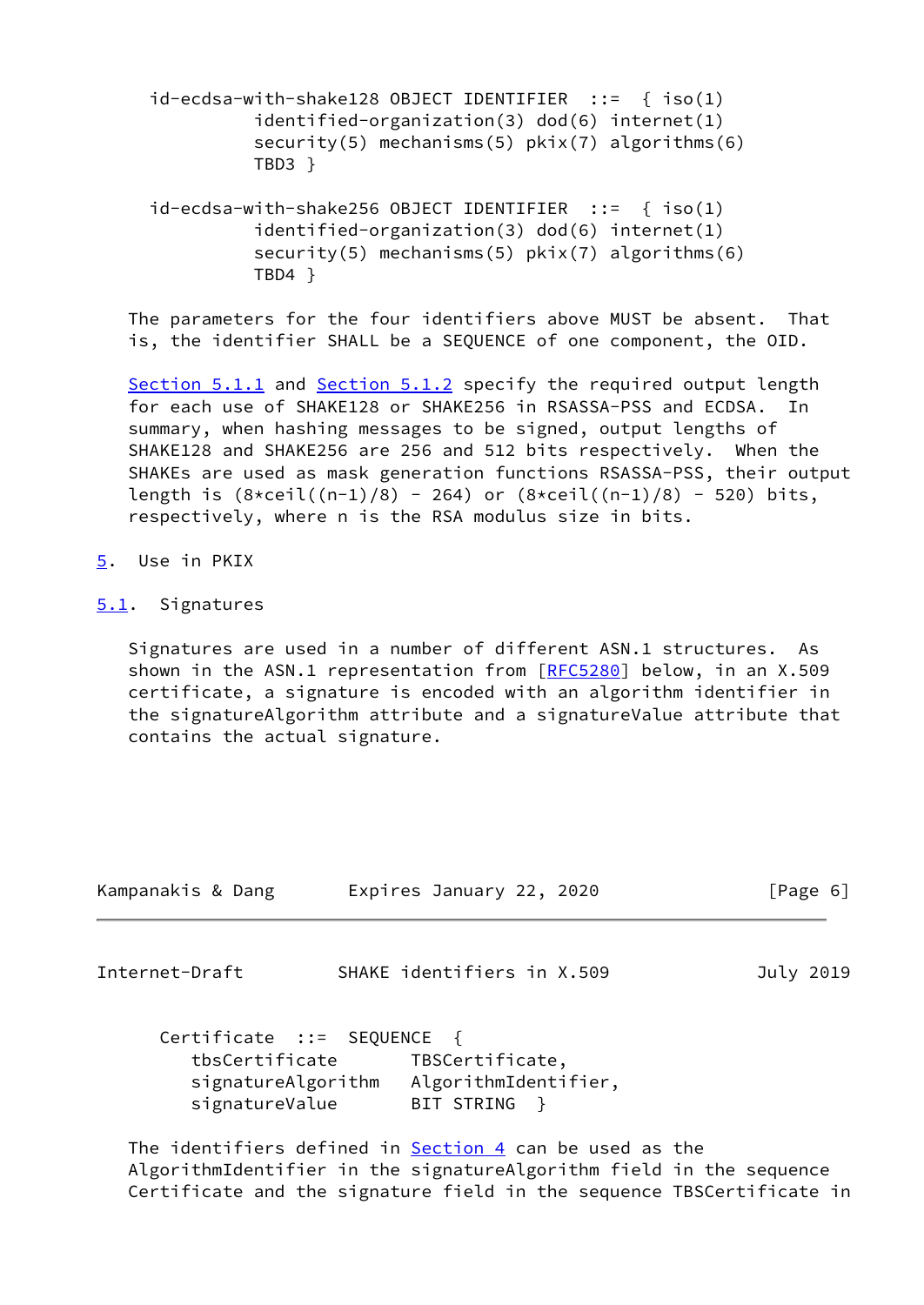X.509 [[RFC5280](https://datatracker.ietf.org/doc/pdf/rfc5280)]. The parameters of these signature algorithms are absent as explained in **[Section 4.](#page-5-1)** 

 Conforming CA implementations MUST specify the algorithms explicitly by using the OIDs specified in [Section 4](#page-5-1) when encoding RSASSA-PSS or ECDSA with SHAKE signatures in certificates and CRLs. Conforming client implementations that process certificates and CRLs using RSASSA-PSS or ECDSA with SHAKE MUST recognize the corresponding OIDs. Encoding rules for RSASSA-PSS and ECDSA signature values are specified in [\[RFC4055](https://datatracker.ietf.org/doc/pdf/rfc4055)] and [[RFC5480\]](https://datatracker.ietf.org/doc/pdf/rfc5480), respectively.

 When using RSASSA-PSS or ECDSA with SHAKEs, the RSA modulus and ECDSA curve order SHOULD be chosen in line with the SHAKE output length. Refer to [Section 7](#page-10-0) for more details.

#### <span id="page-7-0"></span>[5.1.1](#page-7-0). RSASSA-PSS Signatures

 The RSASSA-PSS algorithm is defined in [\[RFC8017](https://datatracker.ietf.org/doc/pdf/rfc8017)]. When id-RSASSA- PSS-SHAKE128 or id-RSASSA-PSS-SHAKE256 specified in [Section 4](#page-5-1) is used, the encoding MUST omit the parameters field. That is, the AlgorithmIdentifier SHALL be a SEQUENCE of one component, id-RSASSA- PSS-SHAKE128 or id-RSASSA-PSS-SHAKE256. [\[RFC4055](https://datatracker.ietf.org/doc/pdf/rfc4055)] defines RSASSA- PSS-params that are used to define the algorithms and inputs to the algorithm. This specification does not use parameters because the hash, mask generation algorithm, trailer and salt are embedded in the OID definition.

 The hash algorithm to hash a message being signed and the hash algorithm used as the mask generation function in RSASSA-PSS MUST be the same: both SHAKE128 or both SHAKE256. The output length of the hash algorithm which hashes the message SHALL be 32 (for SHAKE128) or 64 bytes (for SHAKE256).

 The mask generation function takes an octet string of variable length and a desired output length as input, and outputs an octet string of the desired length. In RSASSA-PSS with SHAKEs, the SHAKEs MUST be used natively as the MGF function, instead of the MGF1 algorithm that uses the hash function in multiple iterations as specified in Section B.2.1 of [\[RFC8017](https://datatracker.ietf.org/doc/pdf/rfc8017)]. In other words, the MGF is defined as the SHAKE128 or SHAKE256 output of the mgfSeed for id-RSASSA-PSS-

| Kampanakis & Dang | Expires January 22, 2020 |  | [Page 7] |
|-------------------|--------------------------|--|----------|
|-------------------|--------------------------|--|----------|

<span id="page-7-1"></span>Internet-Draft SHAKE identifiers in X.509 July 2019

SHAKE128 and id-RSASSA-PSS-SHAKE256, respectively. The mgfSeed is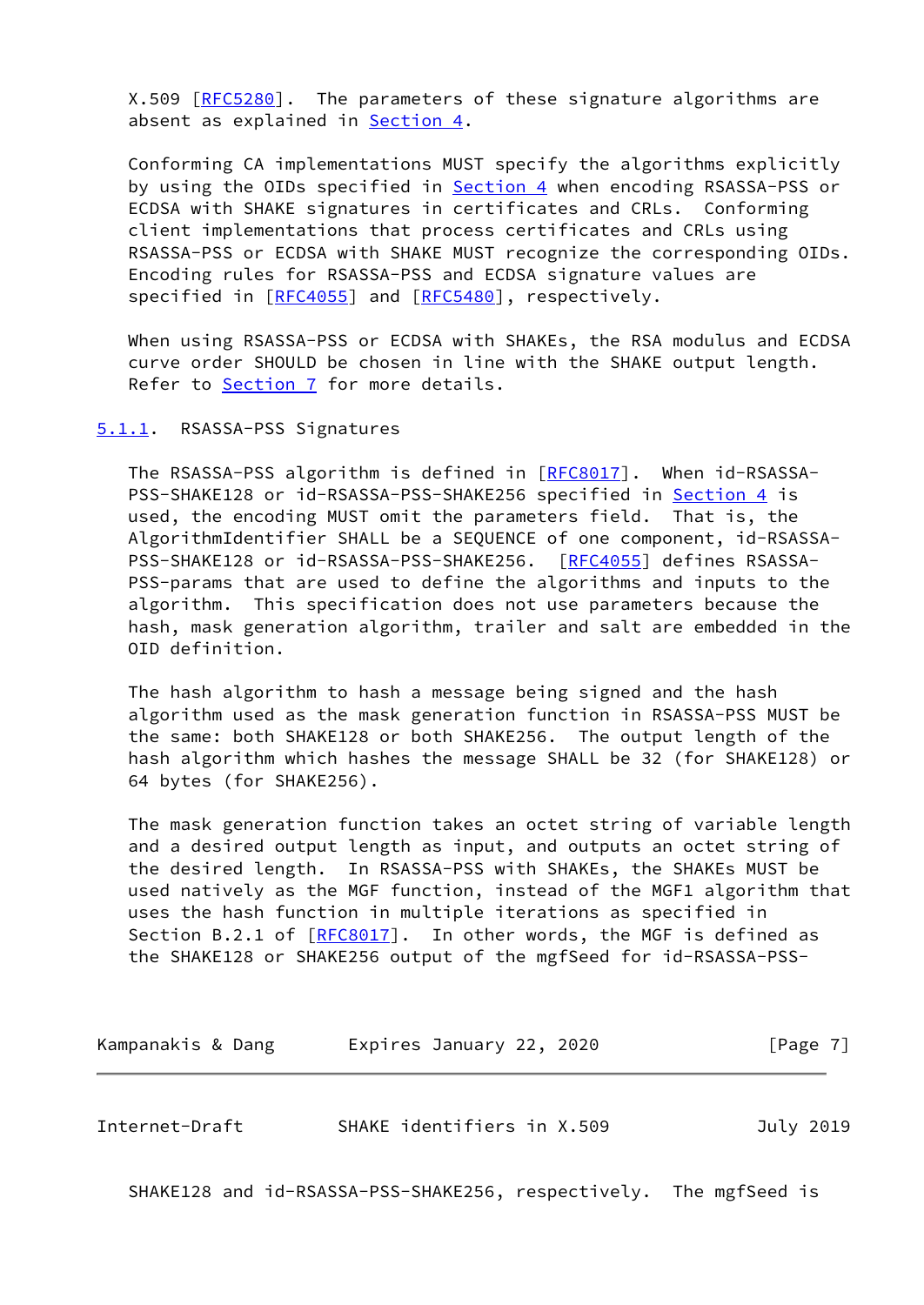the seed from which mask is generated, an octet string [\[RFC8017](https://datatracker.ietf.org/doc/pdf/rfc8017)]. As explained in Step 9 of section [9.1.1 of \[RFC8017\],](https://datatracker.ietf.org/doc/pdf/rfc8017#section-9.1.1) the output length of the MGF is emLen - hLen - 1 bytes. emLen is the maximum message length ceil $((n-1)/8)$ , where n is the RSA modulus in bits. hLen is 32 and 64-bytes for id-RSASSA-PSS-SHAKE128 and id-RSASSA-PSS-SHAKE256, respectively. Thus when SHAKE is used as the MGF, the SHAKE output length maskLen is  $(8*emLen - 264)$  or  $(8*emLen - 520)$  bits, respectively. For example, when RSA modulus n is 2048, the output length of SHAKE128 or SHAKE256 as the MGF will be 1784 or 1528-bits when id-RSASSA-PSS-SHAKE128 or id-RSASSA-PSS-SHAKE256 is used, respectively.

 The RSASSA-PSS saltLength MUST be 32 bytes for id-RSASSA-PSS-SHAKE128 or 64 bytes for id-RSASSA-PSS-SHAKE256. Finally, the trailerField MUST be 1, which represents the trailer field with hexadecimal value 0xBC [\[RFC8017](https://datatracker.ietf.org/doc/pdf/rfc8017)].

### <span id="page-8-0"></span>[5.1.2](#page-8-0). ECDSA Signatures

 The Elliptic Curve Digital Signature Algorithm (ECDSA) is defined in [\[X9.62](#page-13-2)]. When the id-ecdsa-with-shake128 or id-ecdsa-with-shake256 (specified in [Section 4\)](#page-5-1) algorithm identifier appears, the respective SHAKE function (SHAKE128 or SHAKE256) is used as the hash. The encoding MUST omit the parameters field. That is, the AlgorithmIdentifier SHALL be a SEQUENCE of one component, the OID id ecdsa-with-shake128 or id-ecdsa-with-shake256.

 For simplicity and compliance with the ECDSA standard specification, the output length of the hash function must be explicitly determined. The output length, d, for SHAKE128 or SHAKE256 used in ECDSA MUST be 256 or 512 bits, respectively.

 Conforming CA implementations that generate ECDSA with SHAKE signatures in certificates or CRLs SHOULD generate such signatures with a deterministically generated, non-random k in accordance with all the requirements specified in [[RFC6979](https://datatracker.ietf.org/doc/pdf/rfc6979)]. They MAY also generate such signatures in accordance with all other recommendations in [\[X9.62](#page-13-2)] or [[SEC1\]](#page-12-3) if they have a stated policy that requires conformance to those standards. Those standards have not specified SHAKE128 and SHAKE256 as hash algorithm options. However, SHAKE128 and SHAKE256 with output length being 32 and 64 octets, respectively, can be used instead of 256 and 512-bit output hash algorithms such as SHA256 and SHA512.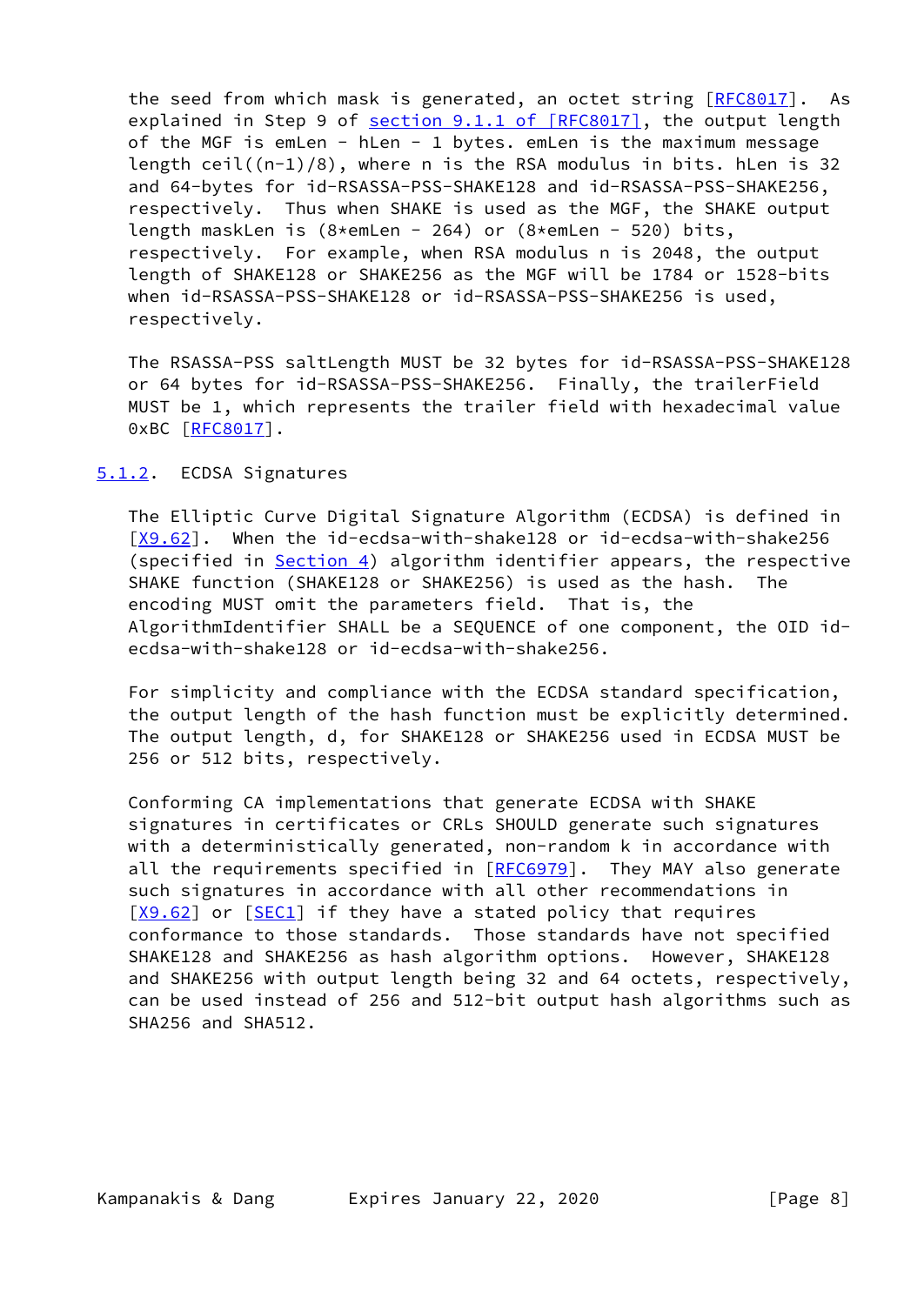# <span id="page-9-1"></span><span id="page-9-0"></span>[5.2](#page-9-0). Public Keys

 Certificates conforming to [[RFC5280\]](https://datatracker.ietf.org/doc/pdf/rfc5280) can convey a public key for any public key algorithm. The certificate indicates the public key algorithm through an algorithm identifier. This algorithm identifier is an OID and optionally associated parameters. The conventions and encoding for RSASSA-PSS and ECDSA public keys algorithm identifiers are as specified in Section 2.3.1 and 2.3.5 of [\[RFC3279](https://datatracker.ietf.org/doc/pdf/rfc3279)], [Section](https://datatracker.ietf.org/doc/pdf/rfc4055#section-3.1) 3.1 of [RFC4055] and Section [2.1 of \[RFC5480\]](https://datatracker.ietf.org/doc/pdf/rfc5480#section-2.1).

 Traditionally, the rsaEncryption object identifier is used to identify RSA public keys. The rsaEncryption object identifier continues to identify the subject public key when the RSA private key owner does not wish to limit the use of the public key exclusively to RSASSA-PSS with SHAKEs. When the RSA private key owner wishes to limit the use of the public key exclusively to RSASSA-PSS with SHAKEs, the AlgorithmIdentifiers for RSASSA-PSS defined in [Section 4](#page-5-1) SHOULD be used as the algorithm field in the SubjectPublicKeyInfo sequence  $[REC5280]$ . Conforming client implementations that process RSASSA-PSS with SHAKE public keys when processing certificates and CRLs MUST recognize the corresponding OIDs.

 Conforming CA implementations MUST specify the X.509 public key algorithm explicitly by using the OIDs specified in [Section 4](#page-5-1) when encoding ECDSA with SHAKE public keys in certificates and CRLs. Conforming client implementations that process ECDSA with SHAKE public keys when processing certificates and CRLs MUST recognize the corresponding OIDs.

The identifier parameters, as explained in **Section 4**, MUST be absent.

<span id="page-9-2"></span>[6](#page-9-2). IANA Considerations

One object identifier for the ASN.1 module in  $Appendix A$  is requested for the SMI Security for PKIX Module Identifiers (1.3.6.1.5.5.7.0) registry:

| Decimal | Description                                      | References |
|---------|--------------------------------------------------|------------|
| TBD     | $id$ -mod-pkix1-shakes-2019   [EDNOTE: THIS RFC] |            |

 IANA is requested to update the SMI Security for PKIX Algorithms [\[SMI-PKIX](#page-13-3)] (1.3.6.1.5.5.7.6) registry with four additional entries: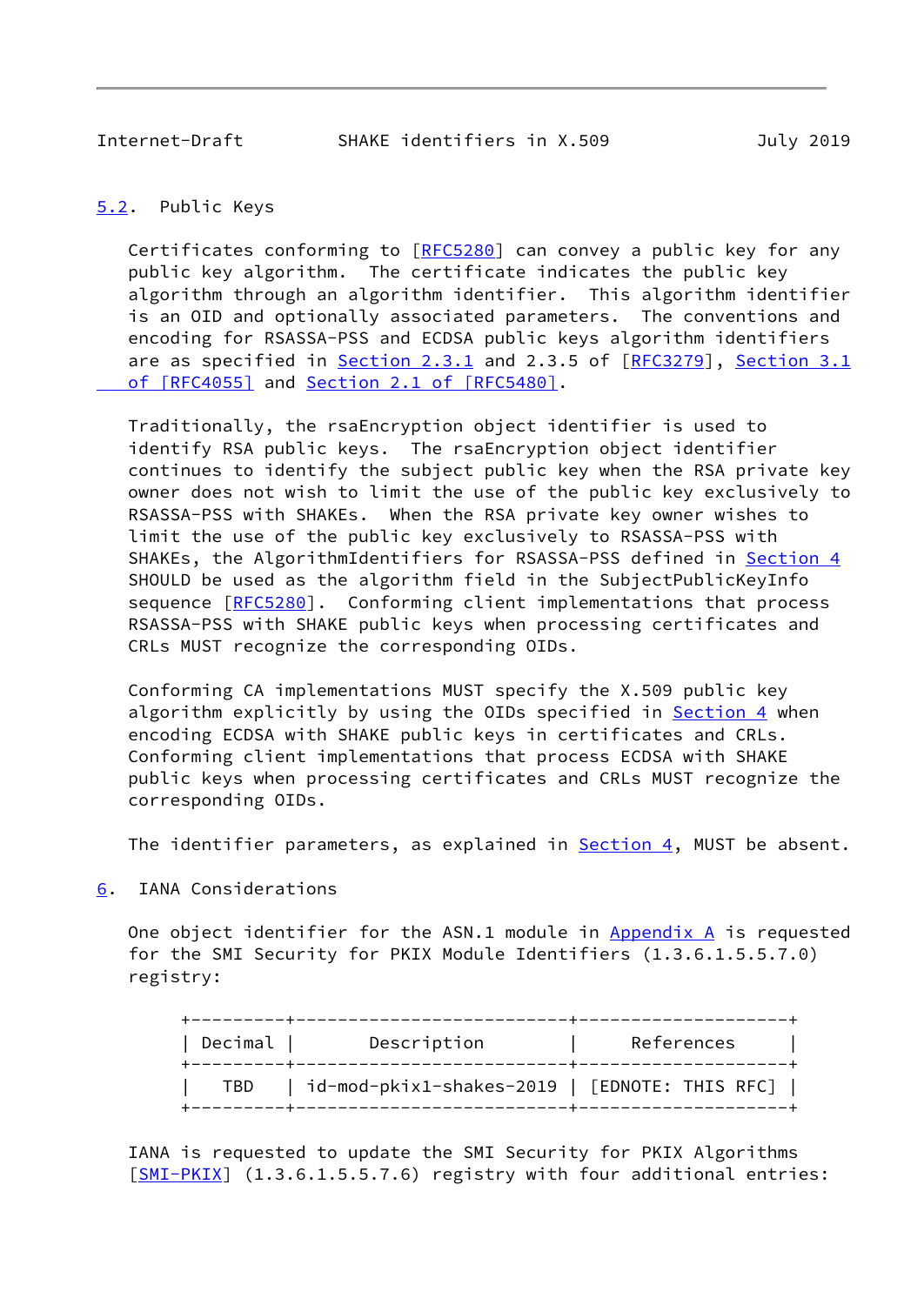<span id="page-10-1"></span>

| Decimal      | Description                                                                                    | References |
|--------------|------------------------------------------------------------------------------------------------|------------|
| TBD1<br>TBD2 | id-RSASSA-PSS-SHAKE128   [EDNOTE: THIS RFC]  <br>  id-RSASSA-PSS-SHAKE256   [EDNOTE: THIS RFC] |            |
| TBD3<br>TBD4 | id-ecdsa-with-shake128   [EDNOTE: THIS RFC]<br>  id-ecdsa-with-shake256   [EDNOTE: THIS RFC]   |            |

 IANA is also requested to update the Hash Function Textual Names Registry [\[Hash-Texts\]](#page-12-4) with two additional entries for SHAKE128 and SHAKE256:

| Hash Function Name<br>. _ _ _ _ _ _ _ _ _ _ _ _ _ _ _ | 0ID.                                                                                             | Reference |
|-------------------------------------------------------|--------------------------------------------------------------------------------------------------|-----------|
| shake128<br>shake256                                  | 2.16.840.1.101.3.4.2.11   [EDNOTE: THIS RFC]  <br>  2.16.840.1.101.3.4.2.12   [EDNOTE: THIS RFC] |           |

### <span id="page-10-0"></span>[7](#page-10-0). Security Considerations

This document updates  $[REC3279]$ . The security considerations section of that document applies to this specification as well.

 NIST has defined appropriate use of the hash functions in terms of the algorithm strengths and expected time frames for secure use in Special Publications (SPs) [[SP800-78-4\]](#page-13-4) and [\[SP800-107](#page-13-5)]. These documents can be used as guides to choose appropriate key sizes for various security scenarios.

 SHAKE128 with output length of 256-bits offers 128-bits of collision and preimage resistance. Thus, SHAKE128 OIDs in this specification are RECOMMENDED with 2048 (112-bit security) or 3072-bit (128-bit security) RSA modulus or curves with group order of 256-bits (128-bit security). SHAKE256 with 512-bits output length offers 256-bits of collision and preimage resistance. Thus, the SHAKE256 OIDs in this specification are RECOMMENDED with 4096-bit RSA modulus or higher or curves with group order of at least 521-bits (256-bit security).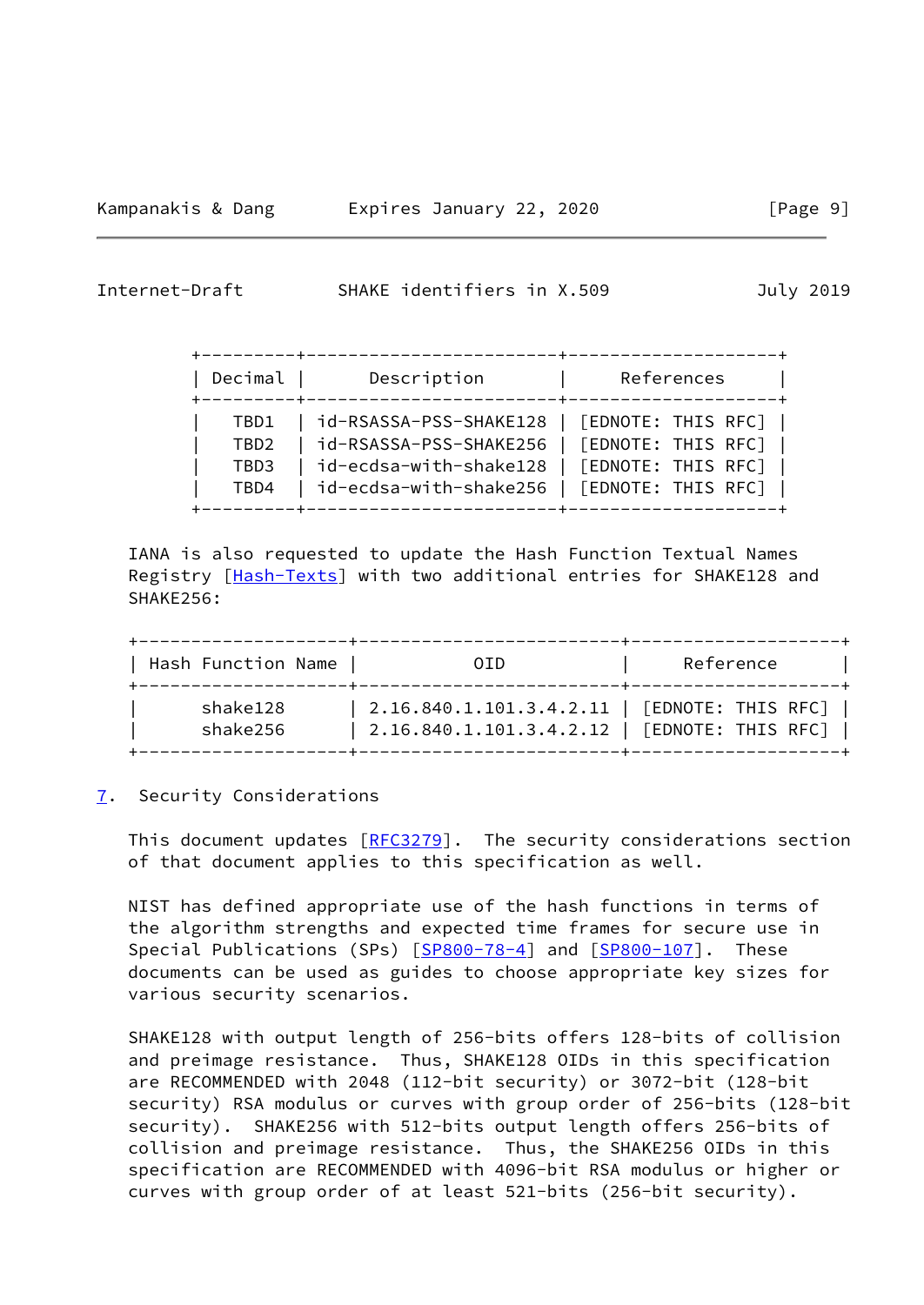Note that we recommended 4096-bit RSA because we would need 15360-bit modulus for 256-bits of security which is impractical for today's technology.

<span id="page-11-0"></span>[8](#page-11-0). Acknowledgements

 We would like to thank Sean Turner, Jim Schaad and Eric Rescorla for their valuable contributions to this document.

| Kampanakis & Dang | Expires January 22, 2020 | [Page 10] |
|-------------------|--------------------------|-----------|
|                   |                          |           |

<span id="page-11-2"></span>Internet-Draft SHAKE identifiers in X.509 July 2019

 The authors would like to thank Russ Housley for his guidance and very valuable contributions with the ASN.1 module.

<span id="page-11-1"></span>[9](#page-11-1). References

<span id="page-11-3"></span>[9.1](#page-11-3). Normative References

- [RFC2119] Bradner, S., "Key words for use in RFCs to Indicate Requirement Levels", [BCP 14](https://datatracker.ietf.org/doc/pdf/bcp14), [RFC 2119](https://datatracker.ietf.org/doc/pdf/rfc2119), DOI 10.17487/RFC2119, March 1997, <[https://www.rfc-editor.org/info/rfc2119>](https://www.rfc-editor.org/info/rfc2119).
- [RFC3279] Bassham, L., Polk, W., and R. Housley, "Algorithms and Identifiers for the Internet X.509 Public Key Infrastructure Certificate and Certificate Revocation List (CRL) Profile", [RFC 3279,](https://datatracker.ietf.org/doc/pdf/rfc3279) DOI 10.17487/RFC3279, April 2002, [<https://www.rfc-editor.org/info/rfc3279](https://www.rfc-editor.org/info/rfc3279)>.
- [RFC4055] Schaad, J., Kaliski, B., and R. Housley, "Additional Algorithms and Identifiers for RSA Cryptography for use in the Internet X.509 Public Key Infrastructure Certificate and Certificate Revocation List (CRL) Profile", [RFC 4055,](https://datatracker.ietf.org/doc/pdf/rfc4055) DOI 10.17487/RFC4055, June 2005, <[https://www.rfc-editor.org/info/rfc4055>](https://www.rfc-editor.org/info/rfc4055).
- [RFC5280] Cooper, D., Santesson, S., Farrell, S., Boeyen, S., Housley, R., and W. Polk, "Internet X.509 Public Key Infrastructure Certificate and Certificate Revocation List (CRL) Profile", [RFC 5280,](https://datatracker.ietf.org/doc/pdf/rfc5280) DOI 10.17487/RFC5280, May 2008, <[https://www.rfc-editor.org/info/rfc5280>](https://www.rfc-editor.org/info/rfc5280).

[RFC5480] Turner, S., Brown, D., Yiu, K., Housley, R., and T. Polk,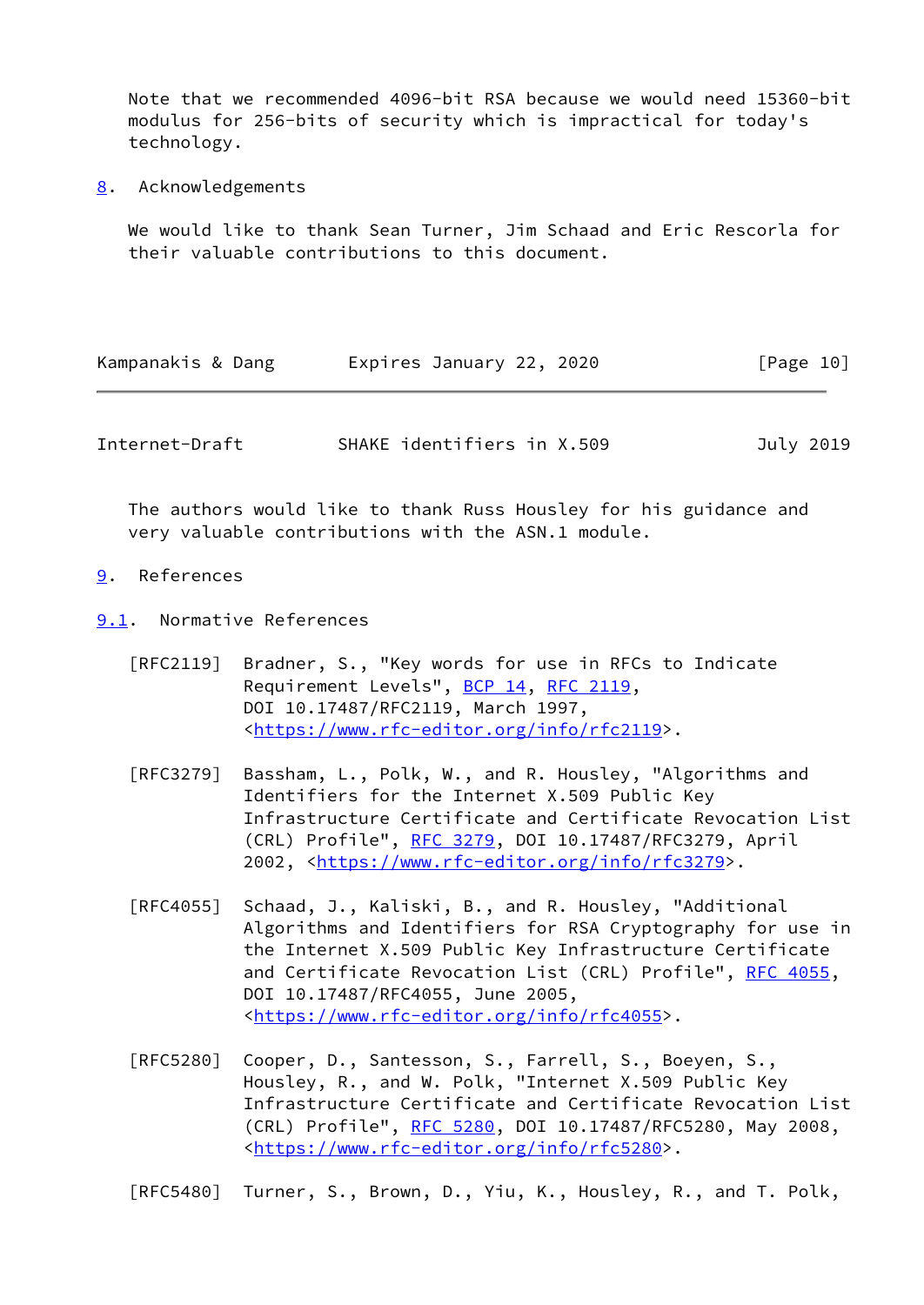"Elliptic Curve Cryptography Subject Public Key Information", [RFC 5480](https://datatracker.ietf.org/doc/pdf/rfc5480), DOI 10.17487/RFC5480, March 2009, <[https://www.rfc-editor.org/info/rfc5480>](https://www.rfc-editor.org/info/rfc5480).

- [RFC8017] Moriarty, K., Ed., Kaliski, B., Jonsson, J., and A. Rusch, "PKCS #1: RSA Cryptography Specifications Version 2.2", [RFC 8017,](https://datatracker.ietf.org/doc/pdf/rfc8017) DOI 10.17487/RFC8017, November 2016, <[https://www.rfc-editor.org/info/rfc8017>](https://www.rfc-editor.org/info/rfc8017).
- [RFC8174] Leiba, B., "Ambiguity of Uppercase vs Lowercase in [RFC](https://datatracker.ietf.org/doc/pdf/rfc2119) [2119](https://datatracker.ietf.org/doc/pdf/rfc2119) Key Words", [BCP 14](https://datatracker.ietf.org/doc/pdf/bcp14), [RFC 8174,](https://datatracker.ietf.org/doc/pdf/rfc8174) DOI 10.17487/RFC8174, May 2017, [<https://www.rfc-editor.org/info/rfc8174](https://www.rfc-editor.org/info/rfc8174)>.

| Kampanakis & Dang | Expires January 22, 2020 | [Page 11] |
|-------------------|--------------------------|-----------|
|                   |                          |           |

- <span id="page-12-2"></span><span id="page-12-1"></span>Internet-Draft SHAKE identifiers in X.509 July 2019
	- [SHA3] National Institute of Standards and Technology (NIST), "SHA-3 Standard - Permutation-Based Hash and Extendable- Output Functions FIPS PUB 202", August 2015, <[https://www.nist.gov/publications/sha-3-standard](https://www.nist.gov/publications/sha-3-standard-permutation-based-hash-and-extendable-output-functions) [permutation-based-hash-and-extendable-output-functions](https://www.nist.gov/publications/sha-3-standard-permutation-based-hash-and-extendable-output-functions)>.
- <span id="page-12-0"></span>[9.2](#page-12-0). Informative References

<span id="page-12-4"></span>[Hash-Texts]

 IANA, "Hash Function Textual Names", July 2017, <[https://www.iana.org/assignments/hash-function-text](https://www.iana.org/assignments/hash-function-text-names/hash-function-text-names.xhtml) [names/hash-function-text-names.xhtml>](https://www.iana.org/assignments/hash-function-text-names/hash-function-text-names.xhtml).

- [RFC5912] Hoffman, P. and J. Schaad, "New ASN.1 Modules for the Public Key Infrastructure Using X.509 (PKIX)", [RFC 5912](https://datatracker.ietf.org/doc/pdf/rfc5912), DOI 10.17487/RFC5912, June 2010, <[https://www.rfc-editor.org/info/rfc5912>](https://www.rfc-editor.org/info/rfc5912).
- [RFC6979] Pornin, T., "Deterministic Usage of the Digital Signature Algorithm (DSA) and Elliptic Curve Digital Signature Algorithm (ECDSA)", [RFC 6979,](https://datatracker.ietf.org/doc/pdf/rfc6979) DOI 10.17487/RFC6979, August 2013, [<https://www.rfc-editor.org/info/rfc6979](https://www.rfc-editor.org/info/rfc6979)>.
- <span id="page-12-3"></span> [SEC1] Standards for Efficient Cryptography Group, "SEC 1: Elliptic Curve Cryptography", May 2009,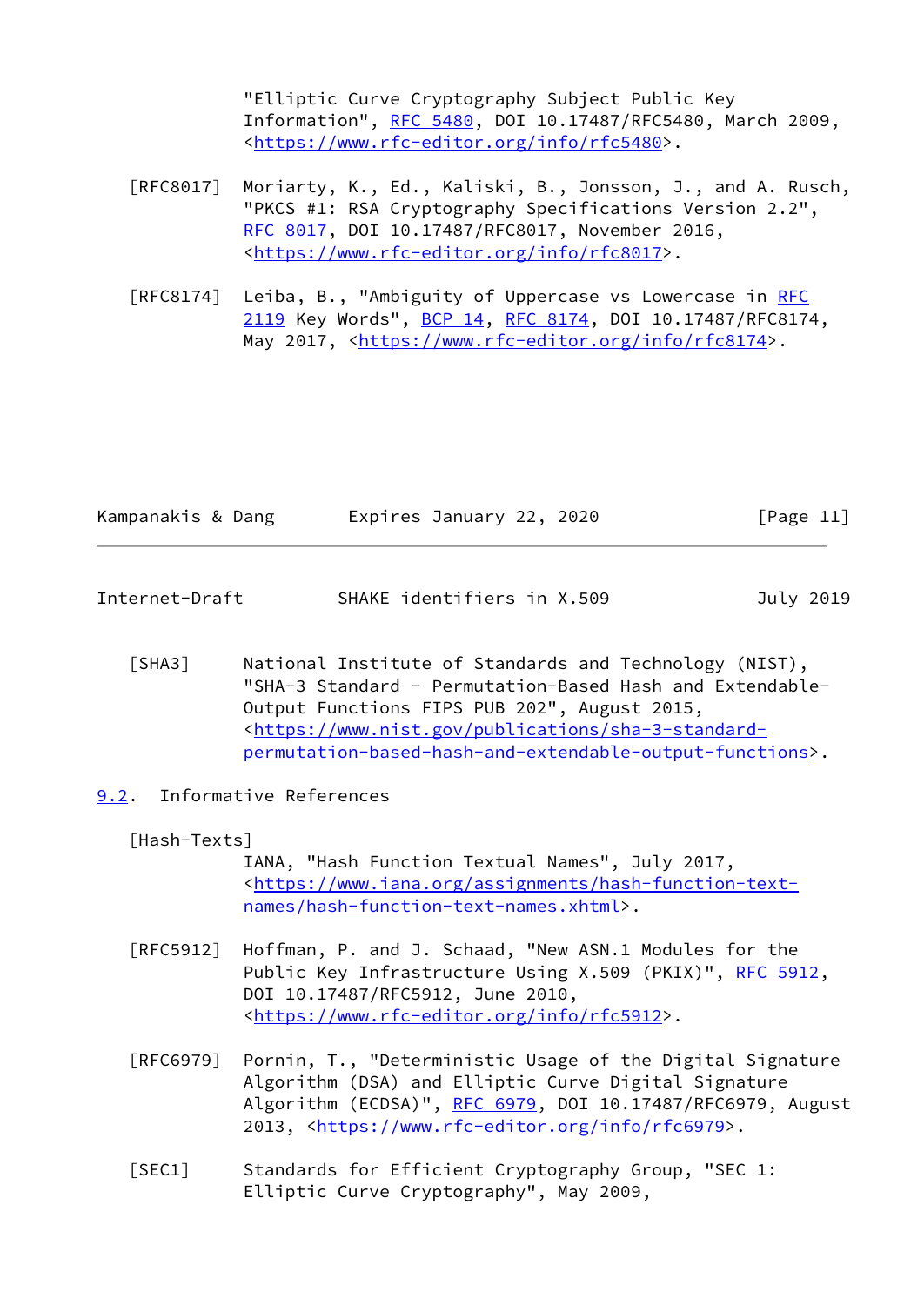<[http://www.secg.org/sec1-v2.pdf>](http://www.secg.org/sec1-v2.pdf).

## <span id="page-13-3"></span>[SMI-PKIX]

 IANA, "SMI Security for PKIX Algorithms", March 2019, <[https://www.iana.org/assignments/smi-numbers/](https://www.iana.org/assignments/smi-numbers/smi-numbers.xhtml#smi-numbers-1.3.6.1.5.5.7.6) [smi-numbers.xhtml#smi-numbers-1.3.6.1.5.5.7.6>](https://www.iana.org/assignments/smi-numbers/smi-numbers.xhtml#smi-numbers-1.3.6.1.5.5.7.6).

### <span id="page-13-5"></span>[SP800-107]

 National Institute of Standards and Technology (NIST), "SP800-107: Recommendation for Applications Using Approved Hash Algorithms", May 2014, <[https://csrc.nist.gov/csrc/media/publications/sp/800-107/](https://csrc.nist.gov/csrc/media/publications/sp/800-107/rev-1/final/documents/draft_revised_sp800-107.pdf) [rev-1/final/documents/draft\\_revised\\_sp800-107.pdf>](https://csrc.nist.gov/csrc/media/publications/sp/800-107/rev-1/final/documents/draft_revised_sp800-107.pdf).

### <span id="page-13-4"></span>[SP800-78-4]

 National Institute of Standards and Technology (NIST), "SP800-78-4: Cryptographic Algorithms and Key Sizes for Personal Identity Verification", May 2014, <[https://csrc.nist.gov/csrc/media/publications/sp/800-](https://csrc.nist.gov/csrc/media/publications/sp/800-78/4/final/documents/sp800_78-4_revised_draft.pdf) [78/4/final/documents/sp800\\_78-4\\_revised\\_draft.pdf>](https://csrc.nist.gov/csrc/media/publications/sp/800-78/4/final/documents/sp800_78-4_revised_draft.pdf).

| Kampanakis & Dang | Expires January 22, 2020 | [Page 12] |
|-------------------|--------------------------|-----------|
|-------------------|--------------------------|-----------|

<span id="page-13-1"></span>Internet-Draft SHAKE identifiers in X.509 July 2019

<span id="page-13-2"></span> [X9.62] American National Standard for Financial Services (ANSI), "X9.62-2005: Public Key Cryptography for the Financial Services Industry: The Elliptic Curve Digital Signature Standard (ECDSA)", November 2005.

<span id="page-13-0"></span>[Appendix A.](#page-13-0) ASN.1 module

 This appendix includes the ASN.1 module for SHAKEs in X.509. This module does not come from any existing RFC.

 PKIXAlgsForSHAKE-2019 { iso(1) identified-organization(3) dod(6)  $internet(1)$  security(5) mechanisms(5)  $pix(7)$  id-mod(0) id-mod-pkix1-shakes-2019(TBD) }

DEFINITIONS EXPLICIT TAGS ::=

BEGIN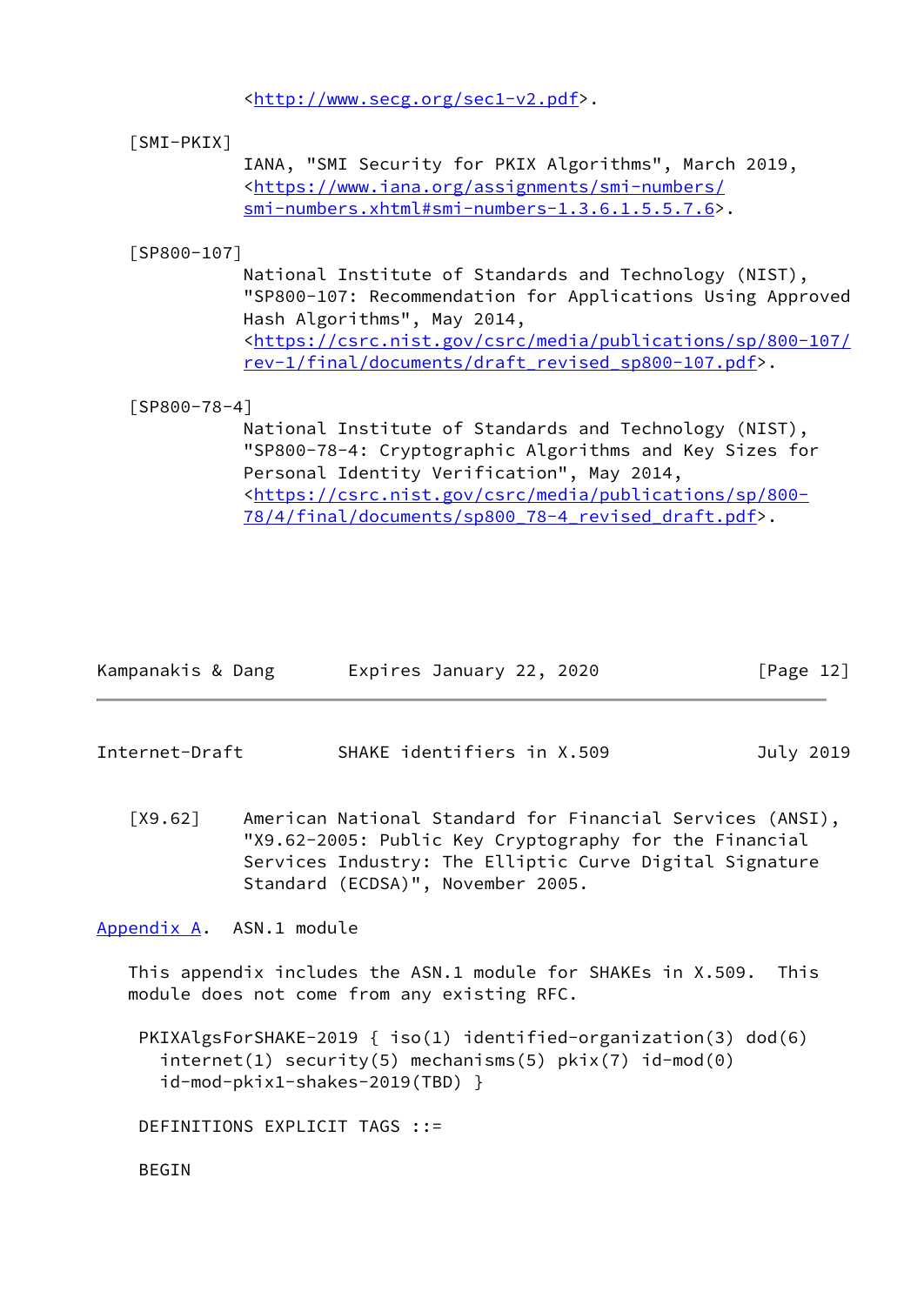```
 -- EXPORTS ALL;
```
IMPORTS

```
[RFC5912]
```

```
 PUBLIC-KEY, SIGNATURE-ALGORITHM, DIGEST-ALGORITHM, SMIME-CAPS
     FROM AlgorithmInformation-2009
      { iso(1) identified-organization(3) dod(6) internet(1) security(5)
       mechanisms(5) pkix(7) id-mod(0)
        id-mod-algorithmInformation-02(58) }
    [RFC5912]
     RSAPublicKey, rsaEncryption, pk-rsa, pk-ec,
    CURVE, id-ecPublicKey, ECPoint, ECParameters, ECDSA-Sig-Value
     FROM PKIXAlgs-2009 { iso(1) identified-organization(3) dod(6)
         internet(1) security(5) mechanisms(5) pkix(7) id-mod(0)
         id-mod-pkix1-algorithms2008-02(56) }
    ;
 --
     -- Message Digest Algorithms (mda-)
 --
    DigestAlgorithms DIGEST-ALGORITHM ::= {
     [RFC5912]
      mda-shake128 |
      mda-shake256,
      ...
    }
Kampanakis & Dang         Expires January 22, 2020                 [Page 13]
Internet-Draft SHAKE identifiers in X.509 July 2019
 --
     -- One-Way Hash Functions
    - - -- SHAKE128
    mda-shake128 DIGEST-ALGORITHM ::= {
      IDENTIFIER id-shake128 -- with output length 32 bytes.
     }
     id-shake128 OBJECT IDENTIFIER ::= { joint-iso-itu-t(2) country(16)
                                        us(840) organization(1) gov(101)
                                        csor(3) nistAlgorithm(4)
```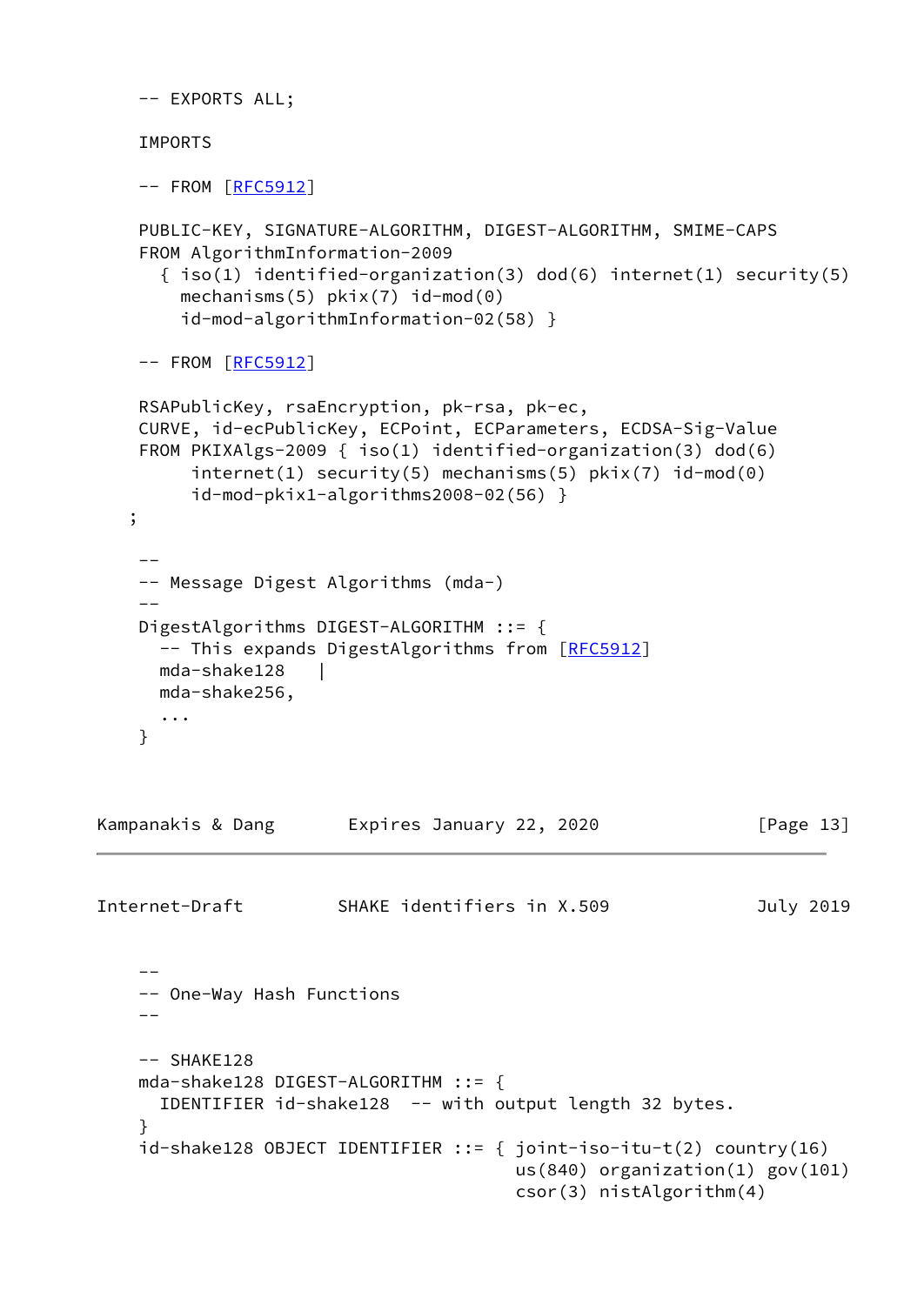```
hashAlgs(2) 11 }
     -- SHAKE256
     mda-shake256 DIGEST-ALGORITHM ::= {
       IDENTIFIER id-shake256 -- with output length 64 bytes.
     }
     id-shake256 OBJECT IDENTIFIER ::= { joint-iso-itu-t(2) country(16)
                                          us(840) organization(1) gov(101)
                                          csor(3) nistAlgorithm(4)
                                          hashAlgs(2) 12 }
 --
     -- Public Key (pk-) Algorithms
 --
     PublicKeys PUBLIC-KEY ::= {
       -- This expands PublicKeys from [RFC5912]
       pk-rsaSSA-PSS-SHAKE128 |
       pk-rsaSSA-PSS-SHAKE256,
       ...
     }
     -- The hashAlgorithm is mda-shake128
     -- The maskGenAlgorithm is id-shake128
     -- Mask Gen Algorithm is SHAKE128 with output length
    -- (8 \times \text{ceil}((n-1)/8) - 264) bits, where n is the RSA
     -- modulus in bits.
     -- The saltLength is 32. The trailerField is 1.
     pk-rsaSSA-PSS-SHAKE128 PUBLIC-KEY ::= {
       IDENTIFIER id-RSASSA-PSS-SHAKE128
       KEY RSAPublicKey
       PARAMS ARE absent
       -- Private key format not in this module --
       CERT-KEY-USAGE { nonRepudiation, digitalSignature,
                        keyCertSign, cRLSign }
     }
     -- The hashAlgorithm is mda-shake256
Kampanakis & Dang     Expires January 22, 2020           [Page 14]
Internet-Draft SHAKE identifiers in X.509 July 2019
     -- The maskGenAlgorithm is id-shake256
     -- Mask Gen Algorithm is SHAKE256 with output length
    -- (8 \times \text{ceil}((n-1)/8) - 520)-bits, where n is the RSA
     -- modulus in bits.
```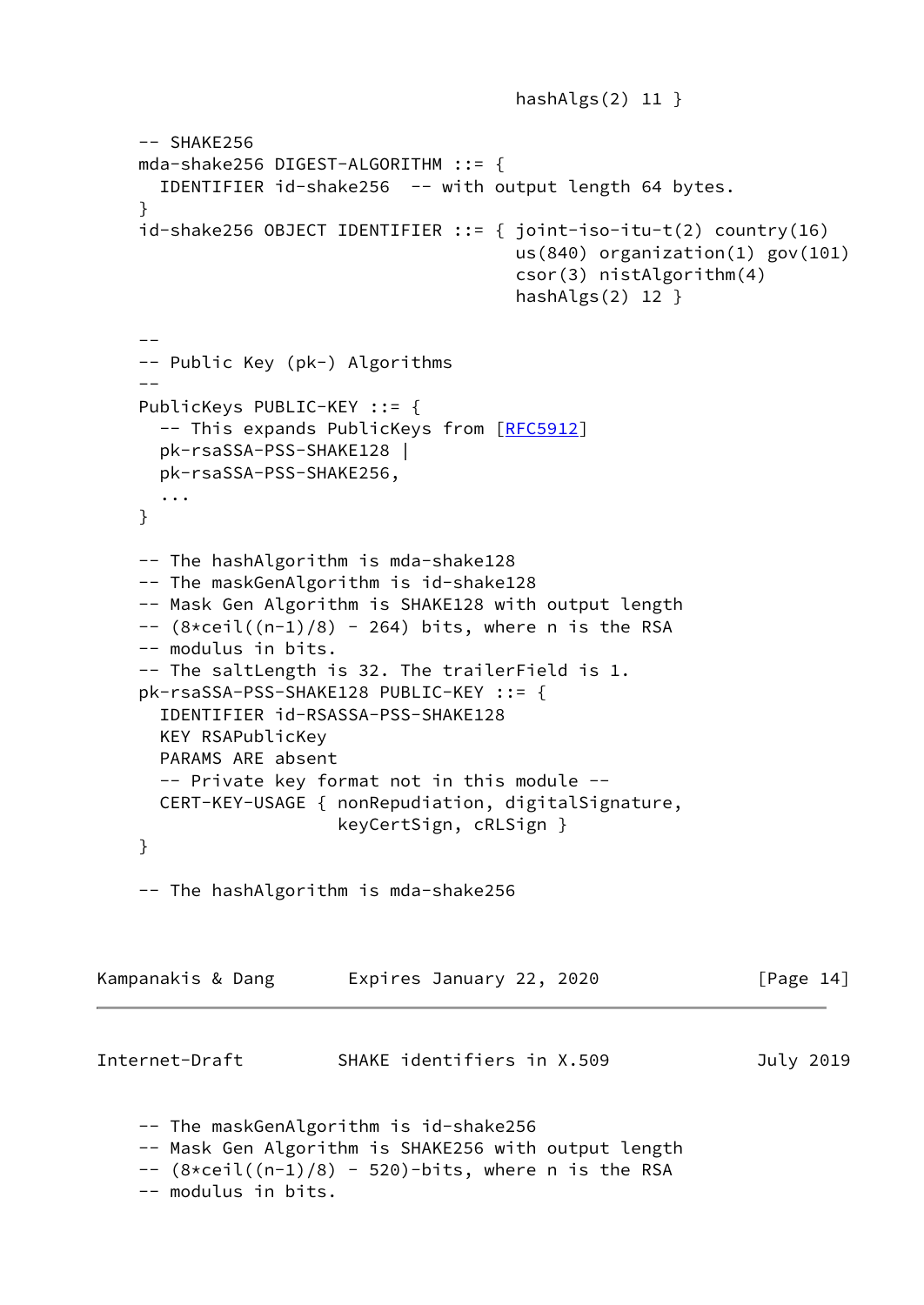```
 -- The saltLength is 64. The trailerField is 1.
    pk-rsaSSA-PSS-SHAKE256 PUBLIC-KEY ::= {
      IDENTIFIER id-RSASSA-PSS-SHAKE256
      KEY RSAPublicKey
      PARAMS ARE absent
      -- Private key format not in this module --
      CERT-KEY-USAGE { nonRepudiation, digitalSignature,
                       keyCertSign, cRLSign }
    }
 --
    -- Signature Algorithms (sa-)
   - SignatureAlgs SIGNATURE-ALGORITHM ::= {
     [RFC5912]
      sa-rsassapssWithSHAKE128 |
      sa-rsassapssWithSHAKE256 |
      sa-ecdsaWithSHAKE128 |
      sa-ecdsaWithSHAKE256,
      ...
    }
 --
    -- SMIME Capabilities (sa-)
 --
    SMimeCaps SMIME-CAPS ::= {
     [RFC5912]
      sa-rsassapssWithSHAKE128.&smimeCaps |
      sa-rsassapssWithSHAKE256.&smimeCaps |
      sa-ecdsaWithSHAKE128.&smimeCaps |
      sa-ecdsaWithSHAKE256.&smimeCaps,
      ...
    }
    -- RSASSA-PSS with SHAKE128
    sa-rsassapssWithSHAKE128 SIGNATURE-ALGORITHM ::= {
      IDENTIFIER id-RSASSA-PSS-SHAKE128
      PARAMS ARE absent
          -- The hashAlgorithm is mda-shake128
          -- The maskGenAlgorithm is id-shake128
          -- Mask Gen Algorithm is SHAKE128 with output length
         -- (8 \times \text{ceil}((n-1)/8) - 264) bits, where n is the RSA
          -- modulus in bits.
          -- The saltLength is 32. The trailerField is 1
```
Kampanakis & Dang [Page 15]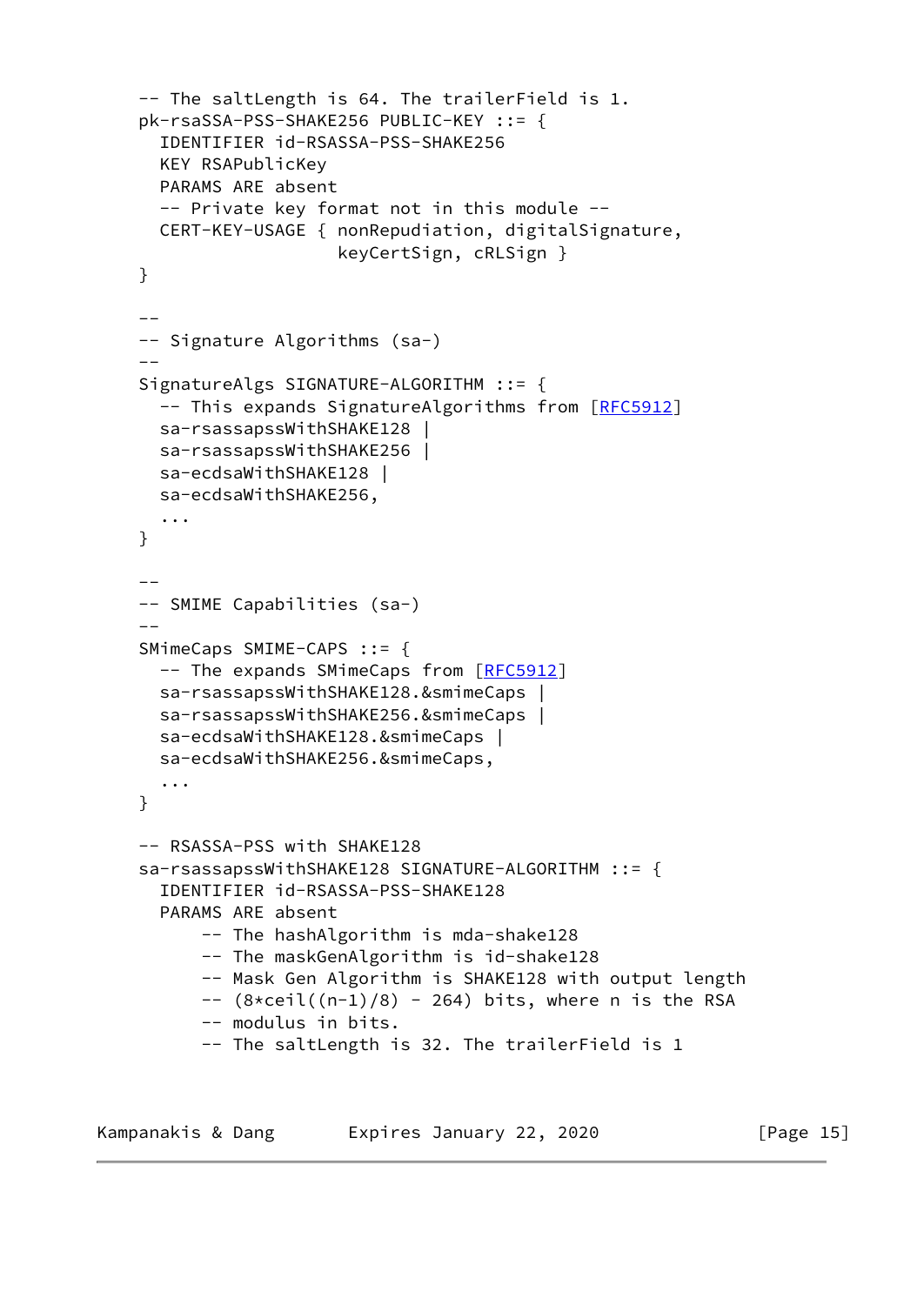```
 HASHES { mda-shake128 }
 PUBLIC-KEYS { pk-rsa | pk-rsaSSA-PSS-SHAKE128 }
  SMIME-CAPS { IDENTIFIED BY id-RSASSA-PSS-SHAKE128 }
 }
 id-RSASSA-PSS-SHAKE128 OBJECT IDENTIFIER ::= { iso(1)
         identified-organization(3) dod(6) internet(1)
        security(5) mechanisms(5) pkix(7) algorithms(6)
         TBD1 }
 -- RSASSA-PSS with SHAKE256
 sa-rsassapssWithSHAKE256 SIGNATURE-ALGORITHM ::= {
  IDENTIFIER id-RSASSA-PSS-SHAKE256
  PARAMS ARE absent
       -- The hashAlgorithm is mda-shake256
       -- The maskGenAlgorithm is id-shake256
       -- Mask Gen Algorithm is SHAKE256 with output length
      -- (8 \times \text{ceil}((n-1)/8) - 520)-bits, where n is the
       -- RSA modulus in bits.
       -- The saltLength is 64. The trailerField is 1.
  HASHES { mda-shake256 }
 PUBLIC-KEYS { pk-rsa | pk-rsaSSA-PSS-SHAKE256 }
  SMIME-CAPS { IDENTIFIED BY id-RSASSA-PSS-SHAKE256 }
 }
 id-RSASSA-PSS-SHAKE256 OBJECT IDENTIFIER ::= { iso(1)
         identified-organization(3) dod(6) internet(1)
         security(5) mechanisms(5) pkix(7) algorithms(6)
         TBD2 }
 -- ECDSA with SHAKE128
 sa-ecdsaWithSHAKE128 SIGNATURE-ALGORITHM ::= {
  IDENTIFIER id-ecdsa-with-shake128
  VALUE ECDSA-Sig-Value
  PARAMS ARE absent
 HASHES { mda-shake128 }
  PUBLIC-KEYS { pk-ec }
  SMIME-CAPS { IDENTIFIED BY id-ecdsa-with-shake128 }
 }
 id-ecdsa-with-shake128 OBJECT IDENTIFIER ::= { iso(1)
         identified-organization(3) dod(6) internet(1)
        security(5) mechanisms(5) pkix(7) algorithms(6)
         TBD3 }
 -- ECDSA with SHAKE256
 sa-ecdsaWithSHAKE256 SIGNATURE-ALGORITHM ::= {
   IDENTIFIER id-ecdsa-with-shake256
  VALUE ECDSA-Sig-Value
  PARAMS ARE absent
```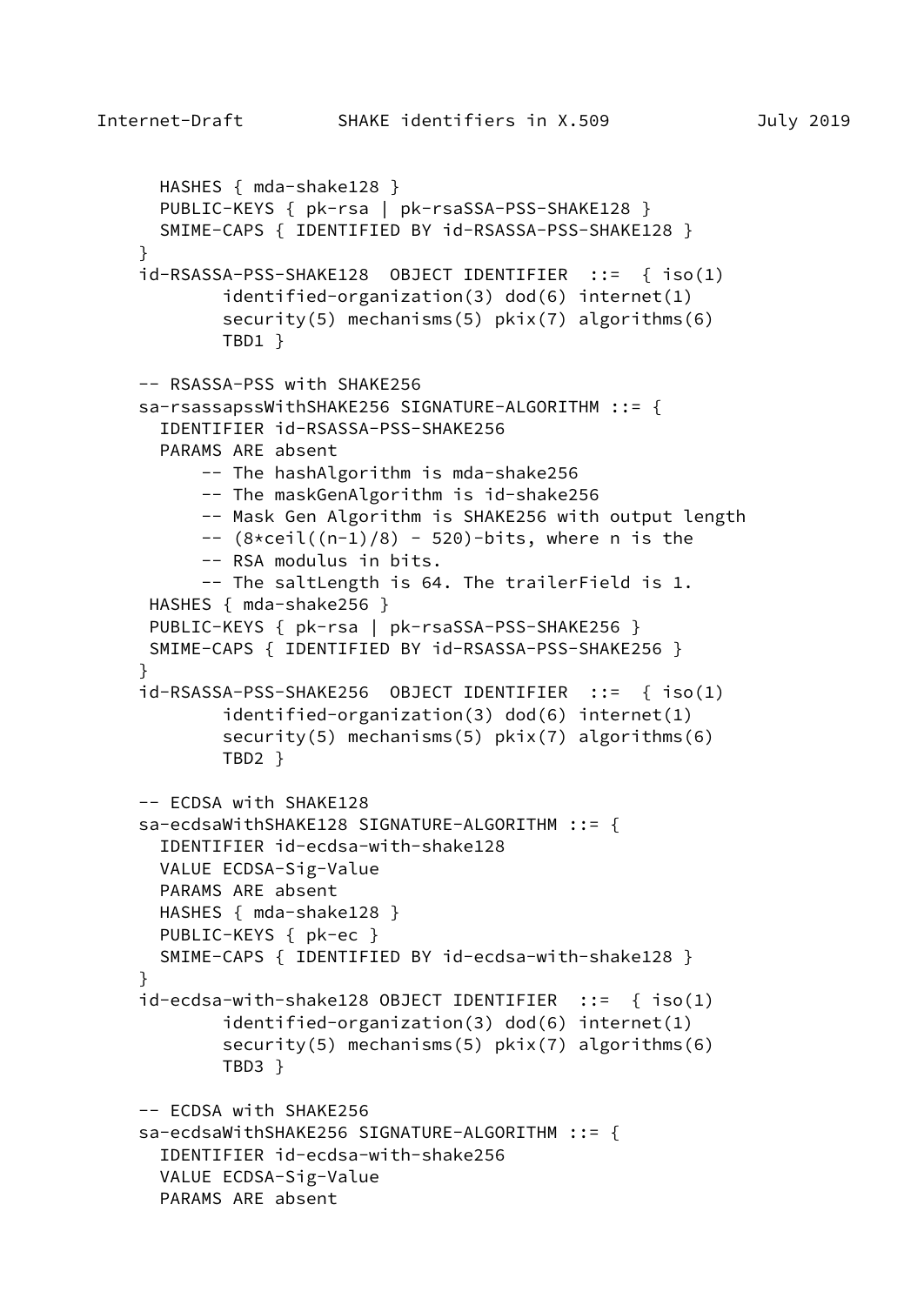```
Kampanakis & Dang     Expires January 22, 2020           [Page 16]
Internet-Draft SHAKE identifiers in X.509 July 2019
      PUBLIC-KEYS { pk-ec }
      SMIME-CAPS { IDENTIFIED BY id-ecdsa-with-shake256 }
    }
    id-ecdsa-with-shake256 OBJECT IDENTIFIER ::= { iso(1)
            identified-organization(3) dod(6) internet(1)
            security(5) mechanisms(5) pkix(7) algorithms(6)
            TBD4 }
    END
Authors' Addresses
   Panos Kampanakis
   Cisco Systems
   Email: pkampana@cisco.com
   Quynh Dang
   NIST
   100 Bureau Drive, Stop 8930
   Gaithersburg, MD 20899-8930
   USA
   Email: quynh.dang@nist.gov
```